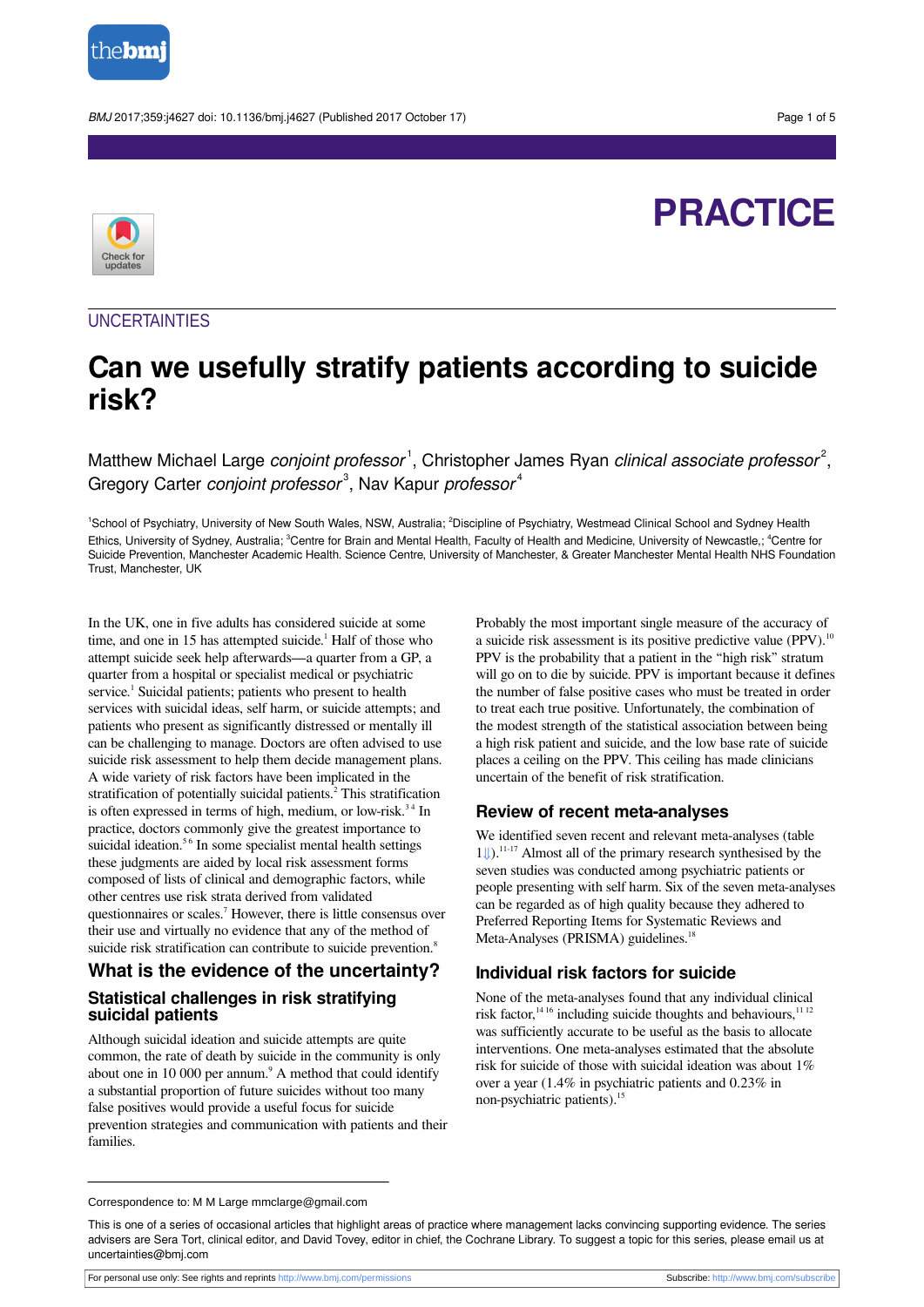#### **What you need to know**

- **•** Despite the ubiquity of advice to use suicide risk assessment in clinical practice, there is no evidence that these assessments can usefully guide decision making
- **•** All patients presenting with a mental health problem require a thorough and sympathetic assessment with the aim of negotiating an individualised treatment plan
- **•** All patients with suicidal thoughts or behaviours should be offered evidence based therapies for the treatable problems associated with suicide, such as substance misuse disorder and depression
- **•** The overwhelming majority of people who might be viewed as at high risk of suicide will not die by suicide, and about half of all suicides will occur among people who would be viewed as low risk

#### **Sources and selection criteria**

We searched PubMed using the terms "suicid\* [title] AND meta-analysis" for articles published in English between 1 June 2012 and 1 June 2017 that reported a quantitative synthesis of primary research that examined the association between suicide and (a) suicide thoughts and behaviours and other suicide risk factors; (b) experimental models of suicide risk; and (c) suicide risk scales, among adults in psychiatric or non-psychiatric settings. Although we looked for meta-analyses with broad inclusion criteria, most of the primary research concerned<br>psychiatric inpatients, outpatients, or those presenting with self harm or suicide attemp

We excluded meta-analyses that exclusively examined a particular clinical risk factor other than suicide thoughts and behaviours, or exclusively examined biological risk factors for suicide. We also excluded meta-analyses that exclusively examined the association between risk factors and suicide among patients with a specific medical or psychiatric disorder.

The searches yielded 199 titles. Twelve papers were examined and seven meta-analyses were identified as relevant to this article.

#### **Risk stratification by combining risk factors**

Three meta-analyses included primary research that characterised some patients as high risk based on the presence of a combination of clinical and demographic factors.<sup>13-17</sup> The studies either expressed the higher risk as an odds ratio, hazard ratio, or risk ratio, or reported the absolute proportion of high risk patients going on to die by suicide (expressed as positive predictive value) or did both (table  $1 \downarrow$ ). Two meta-analyses found that 5% of high risk patients will die by suicide in the long term,<sup>1317</sup> a proportion that is very similar to the long term suicide risk associated with severe psychiatric disorders such as schizophrenia<sup>19</sup> and affective disorders.<sup>20</sup> No high risk determination, whether based on a model that integrated multiple risk factors<sup>13</sup> or a suicide risk scale<sup>13 14</sup> was strongly associated with later death by suicide. Moreover, almost half of all patients who die by suicide come from lower risk strata, indicating a low sensitivity in high risk status.<sup>13</sup>

## **Is ongoing research likely to provide relevant evidence?**

Two of the meta-analyses specifically examined whether the predictive strength of risk assessment had improved over recent decades: both found it had not.13 16 We also searched the International Clinical Trials  $Registry<sup>21</sup>$  and the International Register of Systematic Reviews<sup>22</sup> and found no evidence of any relevant upcoming trial testing the ability of risk stratification to reduce suicide or any relevant systematic review.

Incremental improvement in risk stratification might occur if there is identification of previously unknown risk factors, <sup>23</sup> or new ways of combining established risk factors with methods derived from artificial intelligence research. <sup>24</sup> But to be useful to a clinician, new methods of suicide risk stratification would need to be several orders of magnitude more powerful than the existing methods. Future research might also concentrate on suicide among primary care patients or the general population. However, while it is possible that suicide risk assessment might have a greater power of discrimination in these populations, the much lower base rate of suicide will place similar limits on the positive predictive value and clinical utility of higher risk strata.

## **What should we do in the light of the uncertainty?**

Do not subject people who present with mental illness or psychological distress to an assessment that attempts to stratify them into groups considered to be at higher or lower risk of suicide. While suicide risk stratification does provide some prognostic information in a statistical sense, it does not provide enough information about the likelihood of future suicide to guide clinical practice. The low positive predictive value of risk stratification means that most people who receive a treatment because of their high risk status will never die by suicide, and the limited sensitivity means that some low risk patients, who will die by suicide, might be deprived of treatment options.

Instead focus the assessment on the content and nature of the communication between the patient and the doctor and the opportunity to address what the patient needs (box 2). This involves identifying common modifiable social and clinical factors for suicide and then addressing them in an individually negotiated treatment plan. Most modifiable factors require treatment in their own right—for example, assisting a person with depression or substance misuse. This is an approach to management based on the patient's current treatment needs and not on clinicians' perceptions of their future suicide risk. Such a needs based approach should involve offering evidence based treatments for a wide variety of common social and clinical problems including any mental disorder, alcohol and drug misuse, relationship difficulties, employment and accommodation problems. It also necessitates addressing the individual circumstances that are distressing the patient.

Assessment should be intrinsically helpful. Use active listening, be respectful, thorough, and sympathetic. Do not dismiss any patient who raises concerns of suicide as being at low risk. Use each assessment as a dialogue, first with the patient and then with his or her family or friends. Offer every patient an individualised treatment plan based on his or her needs and preferences. Reserve psychiatric admission for situations when treatment in a less restrictive setting is not wanted by the patient or is just not feasible. Some patients will have access to lethal suicide methods. Restriction of lethal suicide methods is one of the most well accepted interventions to reduce suicide and should be addressed with every patient irrespective of perceptions of suicide risk. Agree a treatment plan with every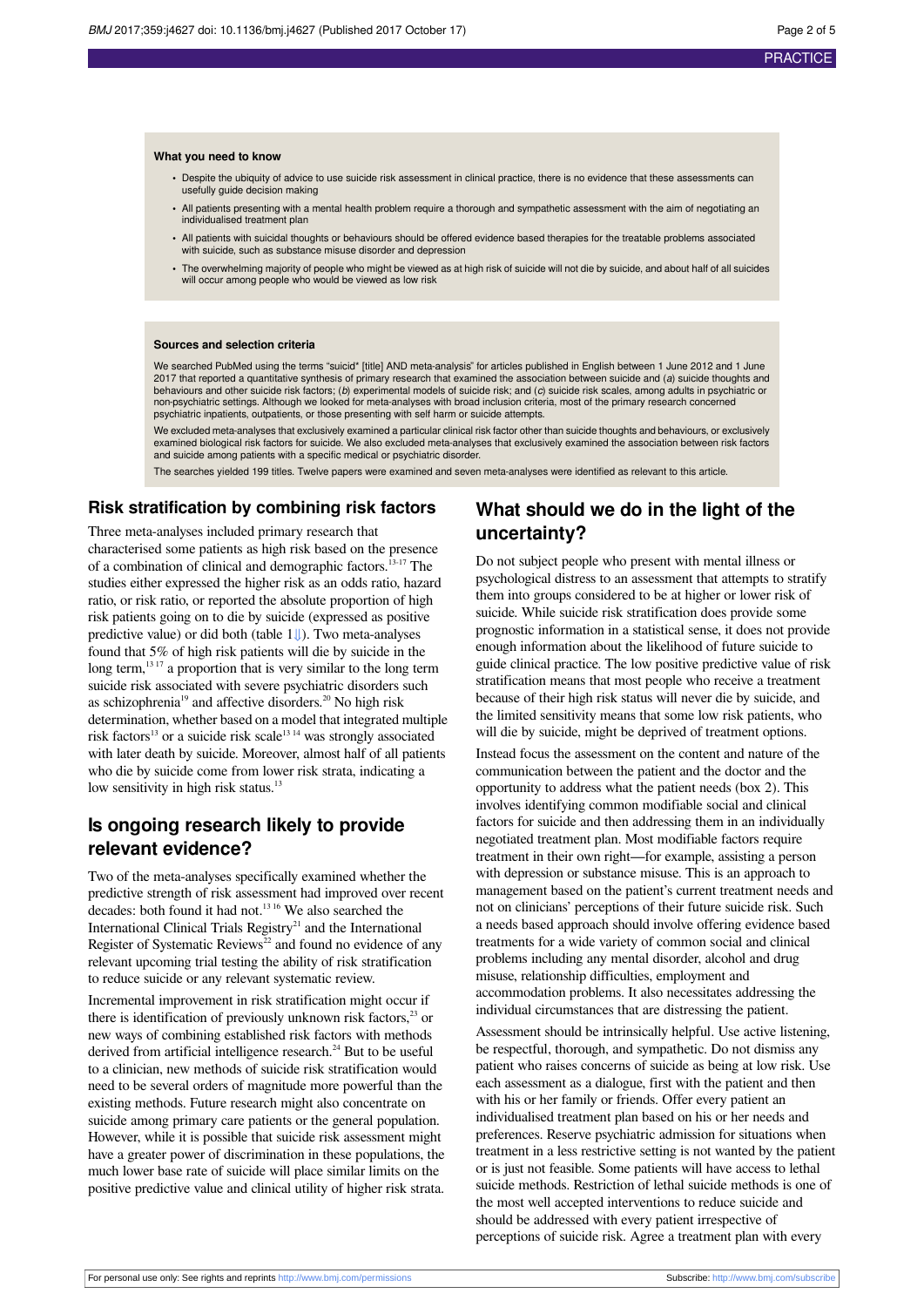#### **Box 2: How to approach a patient who you think might be suicidal**

- **•** Conduct a respectful, thorough, and sympathetic assessment using active listening
- **•** Keep a focus on the content and nature of the doctor-patient interaction
- **•** Try to understand and address the individual circumstances that are distressing the patient
- **•** Identify the patient's current treatment needs, including common modifiable social and clinical factors for suicide
- **•** Do not attempt to stratify patients into high and low risk categories
- **•** Do not simply rely on the patient's expression or non-expression of suicide plans and ideas
- **•** Never dismiss any patient who raises your concern about suicide as low risk
- **•** Talk with the patient's family or friends
- **•** Ask about firearms and other lethal methods of methods of suicide
- **•** Involuntary hospitalisation should be used sparingly and with great care
- **•** Negotiate a management plan with every patient
- **•** Document your assessment, reasoning, and treatment plan

patient with suicide thoughts. Don't let anyone go home without some action agreed.

Competing interests: We have read and understood BMJ policy on declaration of interests and declare the following interests. MML and CJR have provided evidence in coroner's inquiries and other legal matters after suicides. NK chaired the NICE guidelines on the management of self harm and currently sits on the NICE suicide prevention guideline group and the Department of Health (England) National Suicide Prevention Advisory Group. GC chaired and MML was an author for the Royal Australian and New Zealand College of Psychiatrists deliberate self harm clinical practice guidelines. The views expressed here are those of the authors and not those of NICE or the Department of Health (England) or the Royal Australian and New Zealand College of Psychiatrists

Provenance and peer review: Commissioned; externally peer reviewed.

- 1 McManus S, Hassiotis A, Jenkins R, et al. Suicidal thoughts, suicide attempts, and self-harm. Adult Psychiatric Morbidity Survey 2014. NHS digital, 2016. [http://content.](http://content.digital.nhs.uk/catalogue/PUB21748/apms-2014-suicide.pdf) [digital.nhs.uk/catalogue/PUB21748/apms-2014-suicide.pdf](http://content.digital.nhs.uk/catalogue/PUB21748/apms-2014-suicide.pdf).
- 2 Turecki G, Brent DA. Suicide and suicidal behaviour. Lancet 2016;359:1227-39. [doi:10.](http://dx.doi.org/10.1016/S0140-6736(15)00234-2) [1016/S0140-6736\(15\)00234-2](http://dx.doi.org/10.1016/S0140-6736(15)00234-2) [pmid:26385066.](http://www.ncbi.nlm.nih.gov/pubmed/?term=26385066)
- 3 Betz ME, Boudreaux ED. Managing suicidal patients in the emergency department. Ann Emerg Med 2016;359:276-82. [doi:10.1016/j.annemergmed.2015.09.001](http://dx.doi.org/10.1016/j.annemergmed.2015.09.001) [pmid:26443554](http://www.ncbi.nlm.nih.gov/pubmed/?term=26443554).
- 4 Sinclair L, Leach R. Exploring thoughts of suicide. BMJ 2017;359:j1128. [doi:10.1136/bmj.](http://dx.doi.org/10.1136/bmj.j1128) [j1128](http://dx.doi.org/10.1136/bmj.j1128) [pmid:28360192.](http://www.ncbi.nlm.nih.gov/pubmed/?term=28360192)
- 5 Tanguturi Y, Bodic M, Taub A, Homel P, Jacob T. Suicide risk assessment by residents: deficiencies of documentation. Acad Psychiatry 2017;359:513-9. [doi:10.1007/s40596-](http://dx.doi.org/10.1007/s40596-016-0644-6) [016-0644-6](http://dx.doi.org/10.1007/s40596-016-0644-6) [pmid:28083763.](http://www.ncbi.nlm.nih.gov/pubmed/?term=28083763)
- 6 Morgan HG, Stanton R. Suicide among psychiatric in-patients in a changing clinical scene.<br>Suicidal ideation as a paramount index of short-term risk. *Br J Psychiatry* 1997;359:561-3. [doi:10.1192/bjp.171.6.561](http://dx.doi.org/10.1192/bjp.171.6.561) [pmid:9519097.](http://www.ncbi.nlm.nih.gov/pubmed/?term=9519097)
- 7 Quinlivan L, Cooper J, Steeg S, et al. Scales for predicting risk following self-harm: an observational study in 32 hospitals in England. BMJ Open 2014;359:e004732. [doi:10.](http://dx.doi.org/10.1136/bmjopen-2013-004732) [1136/bmjopen-2013-004732](http://dx.doi.org/10.1136/bmjopen-2013-004732) [pmid:24793255](http://www.ncbi.nlm.nih.gov/pubmed/?term=24793255).
- 8 Wand T. Investigating the evidence for the effectiveness of risk assessment in mental health care. Issues Ment Health Nurs 2012;359:2-7. [doi:10.3109/01612840.2011.](http://dx.doi.org/10.3109/01612840.2011.616984) [616984](http://dx.doi.org/10.3109/01612840.2011.616984) [pmid:22224960.](http://www.ncbi.nlm.nih.gov/pubmed/?term=22224960)
- Office of National Statistics. Suicides in the UK: 2015 registrations 2017 [www.ons.gov.](http://www.ons.gov.uk/peoplepopulationandcommunity/birthsdeathsandmarriages/deaths/bulletins/suicidesintheunitedkingdom/2015registrations) [uk/peoplepopulationandcommunity/birthsdeathsandmarriages/deaths/bulletins/](http://www.ons.gov.uk/peoplepopulationandcommunity/birthsdeathsandmarriages/deaths/bulletins/suicidesintheunitedkingdom/2015registrations) [suicidesintheunitedkingdom/2015registrations](http://www.ons.gov.uk/peoplepopulationandcommunity/birthsdeathsandmarriages/deaths/bulletins/suicidesintheunitedkingdom/2015registrations).
- 10 Szmukler G, Everitt B, Leese M. Risk assessment and receiver operating characteristic curves. Psychol Med 2012;359:895-8. [doi:10.1017/S003329171100208X](http://dx.doi.org/10.1017/S003329171100208X) [pmid:22017918](http://www.ncbi.nlm.nih.gov/pubmed/?term=22017918).
- 11 Chapman CL, Mullin K, Ryan CJ, Kuffel A, Nielssen O, Large MM. Meta-analysis of the association between suicidal ideation and later suicide among patients with either a schizophrenia spectrum psychosis or a mood disorder. Acta Psychiatr Scand 2015;359:162-73. [doi:10.1111/acps.12359](http://dx.doi.org/10.1111/acps.12359) [pmid:25358861](http://www.ncbi.nlm.nih.gov/pubmed/?term=25358861).
- 12 Ribeiro JD, Franklin JC, Fox KR, et al. Self-injurious thoughts and behaviors as risk factors for future suicide ideation, attempts, and death: a meta-analysis of longitudinal studies. Psychol Med 2016;359:225-36. [doi:10.1017/S0033291715001804](http://dx.doi.org/10.1017/S0033291715001804) [pmid:26370729.](http://www.ncbi.nlm.nih.gov/pubmed/?term=26370729)
- 13 Large M, Kaneson M, Myles N, Myles H, Gunaratne P, Ryan C. Meta-analysis of Lange in, names in, ny ses in, ny ses in, samarane i program en mera analysis en heterogeneity in results and lack of improvement over time. PLoS One 2016;359:e0156322. [doi:10.1371/journal.pone.0156322](http://dx.doi.org/10.1371/journal.pone.0156322) [pmid:27285387.](http://www.ncbi.nlm.nih.gov/pubmed/?term=27285387)
- 14 Chan MK, Bhatti H, Meader N, et al. Predicting suicide following self-harm: systematic review of risk factors and risk scales. Br J Psychiatry 2016;359:277-83. [doi:10.1192/bjp.](http://dx.doi.org/10.1192/bjp.bp.115.170050) [bp.115.170050](http://dx.doi.org/10.1192/bjp.bp.115.170050) [pmid:27340111](http://www.ncbi.nlm.nih.gov/pubmed/?term=27340111).
- 15 Hubers AA, Moaddine S, Peersmann SH, et al. Suicidal ideation and subsequent completed suicide in both psychiatric and non-psychiatric populations: a meta-analysis. Epidemiol Psychiatr Sci 2016:1-13. [doi:10.1017/S2045796016001049](http://dx.doi.org/10.1017/S2045796016001049) [pmid:27989254.](http://www.ncbi.nlm.nih.gov/pubmed/?term=27989254)
- 16 Franklin JC, Ribeiro JD, Fox KR, et al. Risk factors for suicidal thoughts and behaviors: A meta-analysis of 50 years of research. Psychol Bull 2017;359:187-232. [doi:10.1037/](http://dx.doi.org/10.1037/bul0000084) [bul0000084](http://dx.doi.org/10.1037/bul0000084) [pmid:27841450](http://www.ncbi.nlm.nih.gov/pubmed/?term=27841450).
- 17 Carter G, Milner A, McGill K, Pirkis J, Kapur N, Spittal MJ. Predicting suicidal behaviours using clinical instruments: systematic review and meta-analysis of positive predictive values for risk scales. Br J Psychiatry 2017;359:387-95. [doi:10.1192/bjp.bp.116.](http://dx.doi.org/10.1192/bjp.bp.116.182717) [182717](http://dx.doi.org/10.1192/bjp.bp.116.182717) [pmid:28302700.](http://www.ncbi.nlm.nih.gov/pubmed/?term=28302700)
- 18 Moher D, Liberati A, Tetzlaff J, Altman DG. PRISMA Group. Preferred reporting items for systematic reviews and meta-analyses: the PRISMA statement. J Clin Epidemiol 2009;359:1006-12. [doi:10.1016/j.jclinepi.2009.06.005](http://dx.doi.org/10.1016/j.jclinepi.2009.06.005) [pmid:19631508.](http://www.ncbi.nlm.nih.gov/pubmed/?term=19631508)
- 19 Palmer BA, Pankratz VS, Bostwick JM. The lifetime risk of suicide in schizophrenia: a reexamination. Arch Gen Psychiatry 2005;359:247-53. [doi:10.1001/archpsyc.62.3.](http://dx.doi.org/10.1001/archpsyc.62.3.247) [247](http://dx.doi.org/10.1001/archpsyc.62.3.247) [pmid:15753237](http://www.ncbi.nlm.nih.gov/pubmed/?term=15753237).
- 20 Bostwick JM, Pankratz VS. Affective disorders and suicide risk: a reexamination. Am J Psychiatry 2000;359:1925-32. [doi:10.1176/appi.ajp.157.12.1925](http://dx.doi.org/10.1176/appi.ajp.157.12.1925) [pmid:11097952](http://www.ncbi.nlm.nih.gov/pubmed/?term=11097952).
- 21 World Health Organization. International Clinical Trials Registry Platform. Version 3.3. [http://apps.who.int/trialsearch/default.aspx.](http://apps.who.int/trialsearch/default.aspx)
- 22 NHS National Institute for Health Research. PROSPERO: international prospective register of systematic reviews. [http://apps.who.int/trialsearch/default.aspx.](http://apps.who.int/trialsearch/default.aspx)
- 23 Bolton JM, Gunnell D, Turecki G. Suicide risk assessment and intervention in people with mental illness. BMJ 2015;359:h4978. [doi:10.1136/bmj.h4978](http://dx.doi.org/10.1136/bmj.h4978) [pmid:26552947](http://www.ncbi.nlm.nih.gov/pubmed/?term=26552947).
- 24 Kessler RC, Warner CH, Ivany C, et al. Army STARRS Collaborators. Predicting suicides after psychiatric hospitalization in US Army soldiers: the army study to assess risk and resilience in servicemembers (Army STARRS). JAMA Psychiatry 2015;359:49-57. [doi:](http://dx.doi.org/10.1001/jamapsychiatry.2014.1754) [10.1001/jamapsychiatry.2014.1754](http://dx.doi.org/10.1001/jamapsychiatry.2014.1754) [pmid:25390793.](http://www.ncbi.nlm.nih.gov/pubmed/?term=25390793)

Published by the BMJ Publishing Group Limited. For permission to use (where not already granted under a licence) please go to [http://group.bmj.com/group/rights-licensing/](http://group.bmj.com/group/rights-licensing/permissions) [permissions](http://group.bmj.com/group/rights-licensing/permissions)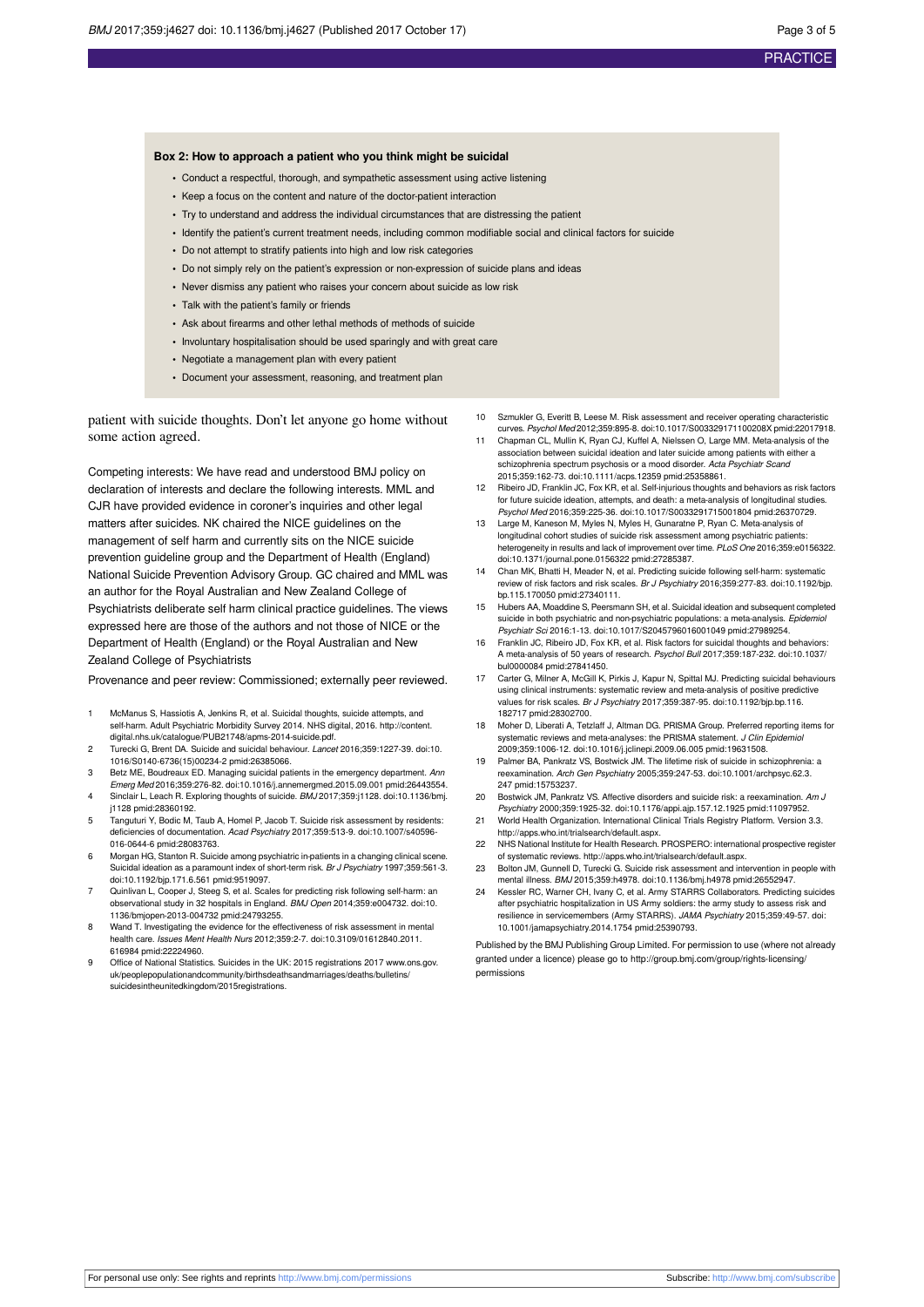#### **Education into practice**

- **•** How do you currently identify patients at risk of suicide?
- **•** How has this article changed the way you will approach conversations with patients who you suspect may be at risk of suicide?
- **•** How will you follow up patients who you suspect may be at risk of suicide?

#### **What patients need to know**

If you present to clinical services with suicidal thoughts or behaviours you should

- **•** Expect a thorough and respectful assessment of your situation and needs
- **•** Have the opportunity to explain the nature and extent of your suicidal ideation without undue fear of unwarranted restrictive interventions
- **•** Expect that your treatment preferences and needs will be foremost in the doctor's mind.

#### **How patients were involved in the creation of this manuscript**

Four patients with a history of suicidal thoughts or behaviours provided written feedback on a draft of the manuscript. Some alterations were made in response to their suggestions. All four patients were critical of suicide risk stratification and strongly supported individualised assessments leading to treatment plans based on their preferences and needs.

## <span id="page-3-0"></span>**Table**

**Table 1| Meta-analyses examining the association between suicidal thoughts and behaviours, clinical risk factors, suicide risk scales, and high risk models for future suicide among adults**

| <b>Study</b>                        | <b>Research question</b>                                                                                              | Population                                                                                                                                                                                        | No of<br>included<br>studies | <b>Outcomes</b>                                                                                                                                                                                                                                                                                | Meta-analysis<br>quideline | <b>Authors' conclusions</b>                                                                                                                                                                  |
|-------------------------------------|-----------------------------------------------------------------------------------------------------------------------|---------------------------------------------------------------------------------------------------------------------------------------------------------------------------------------------------|------------------------------|------------------------------------------------------------------------------------------------------------------------------------------------------------------------------------------------------------------------------------------------------------------------------------------------|----------------------------|----------------------------------------------------------------------------------------------------------------------------------------------------------------------------------------------|
| Chapman et<br>al 2104 <sup>11</sup> | Association between<br>suicide ideas and suicide<br>according to diagnosis                                            | Cohort and case control<br>studies reporting suicidal<br>ideation and suicide among<br>those with mood or<br>schizophrenia spectrum<br>disorders                                                  | 25                           | Patients with mood disorders:<br>OR 1.49 (95% CI 0.92 to 2.42).<br>Patients with schizophrenia<br>spectrum disorders: OR 6.49<br>(3.82 to 11.02)                                                                                                                                               | <b>PRISMA</b>              | Association between suicidal<br>ideation and suicide is<br>mediated by diagnosis and<br>might not be statistically<br>significant among patients with<br>mood disorders                      |
| Ribeiro et al<br>$2016^{12}$        | Magnitude and clinical<br>utility of associations<br>between self injurious<br>thoughts and behaviours<br>and suicide | Longitudinal studies that<br>examined a discrete suicide<br>risk factor conducted in any<br>population year or geographic<br>location                                                             | 144                          | Suicidal ideation: OR 1.95 (1.31<br>to 2.90).<br>Suicide plans: OR 1.44 (1.11 to<br>$1.86$ ).<br>Suicide attempt: OR 2.03 (1.61<br>to 2.57)                                                                                                                                                    | <b>PRISMA</b>              | Self injurious thoughts and<br>behaviours provide only<br>marginal improvement in<br>diagnostic accuracy above<br>chance                                                                     |
| Large et al<br>$2016^{13}$          | categorisation with<br>suicide                                                                                        | Association of a high risk Longitudinal cohort studies of<br>psychiatric patients (receiving<br>inpatient or outpatient<br>treatment, or those assessed<br>after self harm or suicide<br>attempt) | 37                           | Validation studies of suicide risk<br>scales: OR 4.68 (2.97 to 7.40).<br>Exploratory studies: OR 5.13<br>(3.57 to 8.88).<br>Pooled sensitivity 56%,<br>specificity 79%, PPV 5.5%                                                                                                               | PRISMA                     | A statistically strong and<br>reliable method to distinguish<br>patients with a high risk of<br>suicide remains elusive                                                                      |
| Chan et al<br>201614                | Association between<br>selected risk factors and<br>selected risk scales and<br>suicide                               | Prospective cohort studies of<br>suicide among patients<br>presenting with self harm                                                                                                              | 19                           | Previous self harm: HR 1.68<br>$(1.38 \text{ to } 2.05)$ .<br>Suicidal intent: HR 2.70 (1.91 to<br>$3.81$ ).<br>Physical health problems: HR<br>1.99 (1.16 to 3.43).<br>Male sex: HR 2.05 (1.70 to 2.46).<br>Suicide risk scales, pooled<br>sensitivity 80%, specificity 46%,<br>PPV 1.3-16.7% | PRISMA                     | Use of suicide risk scales or<br>overreliance on risk factors<br>may provide false reassurance<br>and is clinically dangerous. No<br>scales have sufficient evidence<br>to support their use |
| Hubers et al<br>201615              | Association of suicidal<br>ideation and suicide in<br>psychiatric and<br>non-psychiatric<br>populations               | Cohort and case control<br>studies reporting suicide<br>among those with and without<br>suicidal ideation.                                                                                        | 81                           | Psychiatric populations: RR 3.53<br>(2.81 to 4.44). PPV in one year<br>1.40%.<br>Non-psychiatric populations: RR<br>6.61 (4.62 to 9.47). PPV in one<br>year 0.41%                                                                                                                              | Not stated.                | Absolute risks of suicide (PPV)<br>are more essential than<br>relative risks, and any suicide<br>ideation should prompt<br>secondary prevention<br>strategies                                |